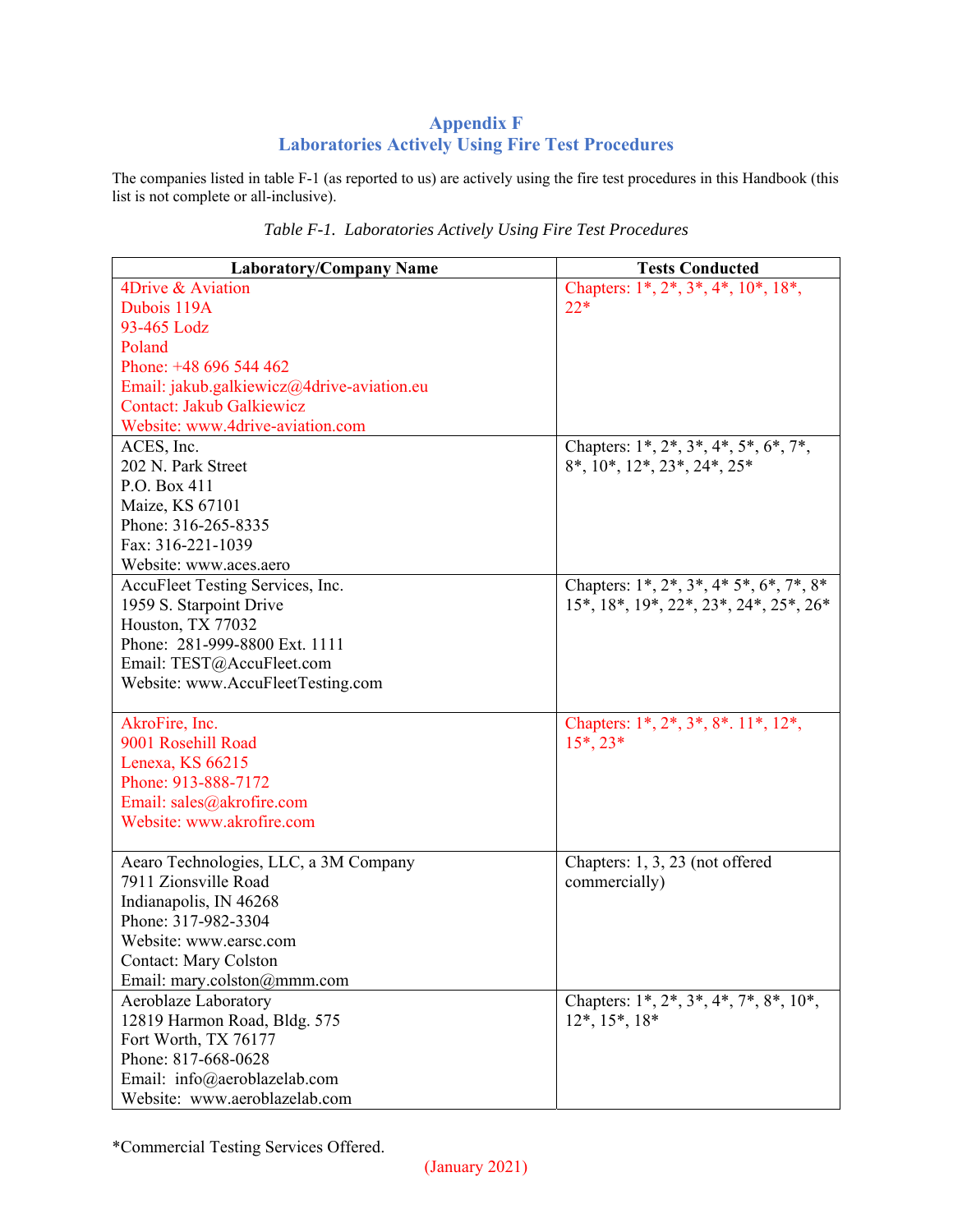| Chapters: $1^*$ , $2^*$ , $3^*$ , $4^*$ , $5^*$ , $6^*$ , $10^*$ ,<br><b>Aeroworks Composites BV</b><br>$18*$<br>Laan van Ypenburg 48<br>2497GB Den Haag, The Netherlands<br>Phone: +31 70 415 1921<br><b>Contact: Oscar Toet</b><br>Email: testlab@aeroworks.nl |
|------------------------------------------------------------------------------------------------------------------------------------------------------------------------------------------------------------------------------------------------------------------|
|                                                                                                                                                                                                                                                                  |
|                                                                                                                                                                                                                                                                  |
|                                                                                                                                                                                                                                                                  |
|                                                                                                                                                                                                                                                                  |
|                                                                                                                                                                                                                                                                  |
|                                                                                                                                                                                                                                                                  |
| Website: www.aeroworks.nl                                                                                                                                                                                                                                        |
|                                                                                                                                                                                                                                                                  |
| Chapters: $1^*, 2^*, 3^*, 4^*, 5^*, 6^*$<br>AIM Aerospace Inc.                                                                                                                                                                                                   |
| 705 S.W. $7th$ Street                                                                                                                                                                                                                                            |
| Renton, WA 98057                                                                                                                                                                                                                                                 |
| Phone: 425-235-2750                                                                                                                                                                                                                                              |
| Fax: 425-228-0761                                                                                                                                                                                                                                                |
| Website: www.aim-aerospace.com                                                                                                                                                                                                                                   |
| AIM Altitude UK Ltd<br>Chapters: $1^*$ , $2^*$ , $3^*$ , $4^*$ , $5^*$ , $6^*$ , $7^*$                                                                                                                                                                           |
| (formerly AIM Composites Limited)                                                                                                                                                                                                                                |
| Pembroke Avenue                                                                                                                                                                                                                                                  |
| Waterbeach, Cambridge, CB25 9QR                                                                                                                                                                                                                                  |
| United Kingdom                                                                                                                                                                                                                                                   |
| Phone: (44) 1223 441000                                                                                                                                                                                                                                          |
| Website: www.aimaltitude.com                                                                                                                                                                                                                                     |
| Email: cambridgelabs@aimaltitude.com                                                                                                                                                                                                                             |
| Airbus Operations GmbH<br>Chapters: $1^*, 2^*, 3^*, 4^*, 5^*, 6^*, 7^*,$                                                                                                                                                                                         |
| <b>Department IACMB2</b><br>$8^*$ , $15^*$ , $19^*$ , $23^*$ , $24^*$                                                                                                                                                                                            |
| Fire Safety & Engineering Test                                                                                                                                                                                                                                   |
| Cornelius-Edzard-Straße 15<br>Chapters: 11, 12, 13, 14, 25 (not                                                                                                                                                                                                  |
| offered commercially)<br>28199 Bremen, Germany                                                                                                                                                                                                                   |
| Phone: (49) 421 538 6209/4860                                                                                                                                                                                                                                    |
| Fax: (49) 421 538 3999/4852                                                                                                                                                                                                                                      |
| Email: firetestlab@airbus.com                                                                                                                                                                                                                                    |
| Website: www.airbus.com                                                                                                                                                                                                                                          |
| Andrew Muirhead & Son Limited<br>Chapters: $1^*, 6^*$                                                                                                                                                                                                            |
| 273-289 Dunn Street                                                                                                                                                                                                                                              |
| Glasgow, Scotland, UK G40 3EA                                                                                                                                                                                                                                    |
| Phone: (44) (0) 141 554 3724                                                                                                                                                                                                                                     |
| Fax: (44) (0) 141 554 4741                                                                                                                                                                                                                                       |
| Website: www.muirhead.co.uk                                                                                                                                                                                                                                      |
| Chapters: $1^*$ , $2^*$ , $3^*$ , $4^*$<br><b>Blue Flame Laboratory</b>                                                                                                                                                                                          |
| 1612 Lima Drive                                                                                                                                                                                                                                                  |
| San Luis Obispo, CA 93405-6815                                                                                                                                                                                                                                   |
| Phone: 805-440-0073                                                                                                                                                                                                                                              |
| Email: coleeminger@charter.net                                                                                                                                                                                                                                   |
| Chapters: $1^*, 2^*, 3^*, 4^*$<br>Boeing - BR&T HB                                                                                                                                                                                                               |
| Boeing Technology Services                                                                                                                                                                                                                                       |
| P.O. Box 3707, MC 1W-02                                                                                                                                                                                                                                          |
| Seattle, WA 98124-2207                                                                                                                                                                                                                                           |
| Phone: 206-544-2699                                                                                                                                                                                                                                              |
| Website: www.boeing.com/bts                                                                                                                                                                                                                                      |
| Email: michael.e.jensen@boeing.com                                                                                                                                                                                                                               |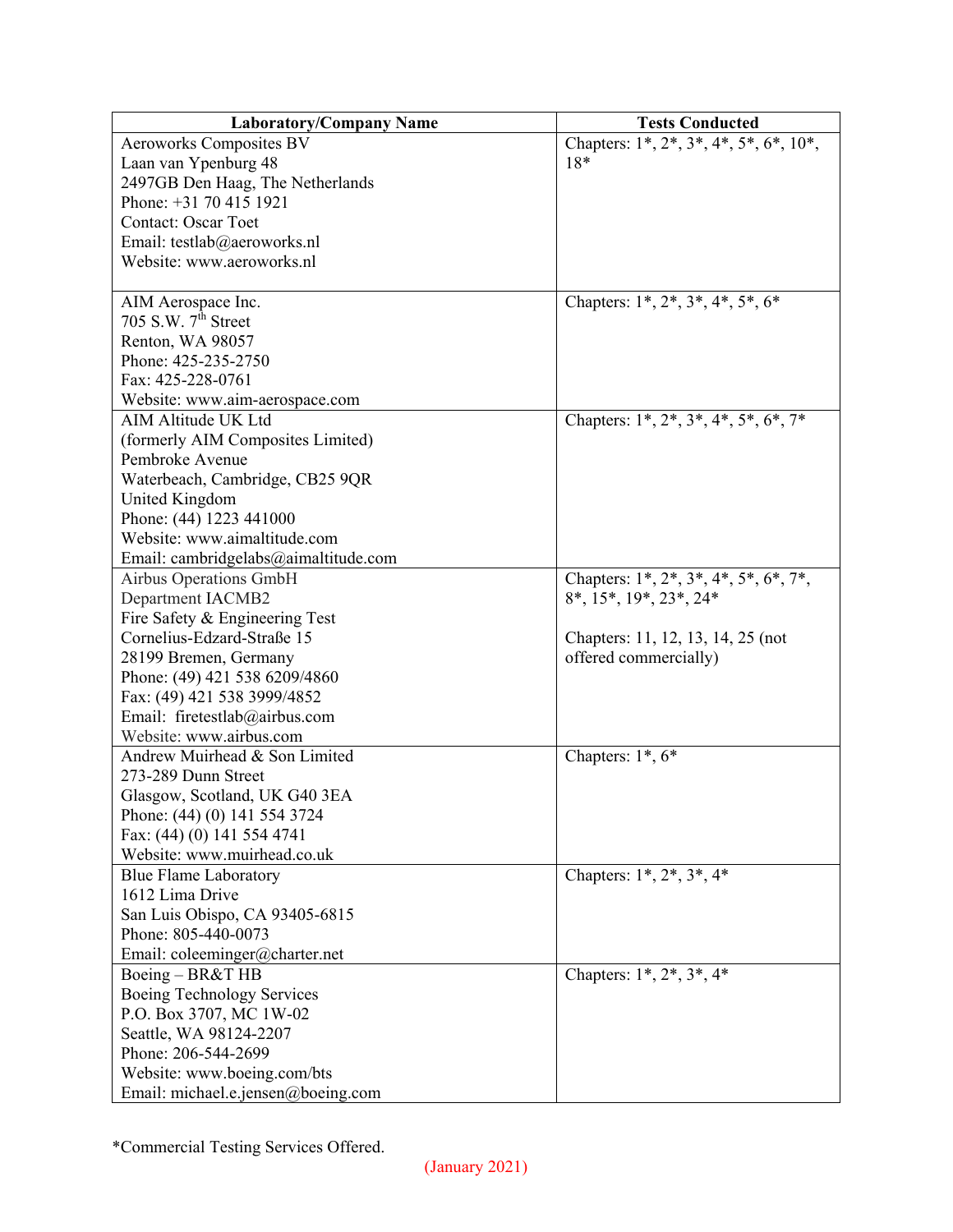| Chapters: $1^*, 2^*, 3^*, 4^*, 5^*, 6^*, 9^*$<br>Boeing Research and Technology<br>Boeing Technology Services<br>P.O. Box 3707, MC 1W-02<br>Seattle, WA 98124-2207<br>Phone: 206-544-2699<br>Website: www.boeing.com/bts<br>Email: yaw.s.agyei@boeing.com<br>Chapters: $1^*, 2^*, 3^*, 5^*, 6^*$<br>Boeing Research and Technology<br><b>Interiors Responsibility</b><br>Center<br>9775 Patriot Blvd<br>Ladson, South Carolina 29456<br>Phone: 843-642-4788<br>Website: www.boeing.com/bts<br>Chapters: 7*, 8*, 10*, 12*, 14*, 15*,<br>Boeing Test and Evaluation<br>$24*$<br>Boeing Technology Services<br>P.O. Box 3707, MC 1W-02<br>Seattle, WA 98124-2207<br>Chapter: 11 (not commercially<br>Phone: 206-544-2699<br>available)<br>Website: www.boeing.com/bts<br>Email: john.w.vance@boeing.com<br>Centennial Aircraft Interiors, Inc.<br>Chapters: $1^*, 3^*, 4^*$<br>7405 Peoria Street<br>Englewood, CO 80112<br>Phone: 303-649-9296<br>Website: www.centennialaircraft.com<br>Email: cenaircraft@aol.com<br><b>Contact: Dave Sharpnack</b><br>Chemitox, Inc.<br>Chapters: $1^*, 2^*, 3^*, 4^*, 6^*$<br>18349 Egusa, Sutama-cho, Hokuto-shi, Yamanashi-ken,<br>408-0103 JAPAN | <b>Laboratory/Company Name</b> | <b>Tests Conducted</b> |
|---------------------------------------------------------------------------------------------------------------------------------------------------------------------------------------------------------------------------------------------------------------------------------------------------------------------------------------------------------------------------------------------------------------------------------------------------------------------------------------------------------------------------------------------------------------------------------------------------------------------------------------------------------------------------------------------------------------------------------------------------------------------------------------------------------------------------------------------------------------------------------------------------------------------------------------------------------------------------------------------------------------------------------------------------------------------------------------------------------------------------------------------------------------------------------------|--------------------------------|------------------------|
|                                                                                                                                                                                                                                                                                                                                                                                                                                                                                                                                                                                                                                                                                                                                                                                                                                                                                                                                                                                                                                                                                                                                                                                       |                                |                        |
|                                                                                                                                                                                                                                                                                                                                                                                                                                                                                                                                                                                                                                                                                                                                                                                                                                                                                                                                                                                                                                                                                                                                                                                       |                                |                        |
|                                                                                                                                                                                                                                                                                                                                                                                                                                                                                                                                                                                                                                                                                                                                                                                                                                                                                                                                                                                                                                                                                                                                                                                       |                                |                        |
|                                                                                                                                                                                                                                                                                                                                                                                                                                                                                                                                                                                                                                                                                                                                                                                                                                                                                                                                                                                                                                                                                                                                                                                       |                                |                        |
|                                                                                                                                                                                                                                                                                                                                                                                                                                                                                                                                                                                                                                                                                                                                                                                                                                                                                                                                                                                                                                                                                                                                                                                       |                                |                        |
|                                                                                                                                                                                                                                                                                                                                                                                                                                                                                                                                                                                                                                                                                                                                                                                                                                                                                                                                                                                                                                                                                                                                                                                       |                                |                        |
|                                                                                                                                                                                                                                                                                                                                                                                                                                                                                                                                                                                                                                                                                                                                                                                                                                                                                                                                                                                                                                                                                                                                                                                       |                                |                        |
|                                                                                                                                                                                                                                                                                                                                                                                                                                                                                                                                                                                                                                                                                                                                                                                                                                                                                                                                                                                                                                                                                                                                                                                       |                                |                        |
|                                                                                                                                                                                                                                                                                                                                                                                                                                                                                                                                                                                                                                                                                                                                                                                                                                                                                                                                                                                                                                                                                                                                                                                       |                                |                        |
|                                                                                                                                                                                                                                                                                                                                                                                                                                                                                                                                                                                                                                                                                                                                                                                                                                                                                                                                                                                                                                                                                                                                                                                       |                                |                        |
|                                                                                                                                                                                                                                                                                                                                                                                                                                                                                                                                                                                                                                                                                                                                                                                                                                                                                                                                                                                                                                                                                                                                                                                       |                                |                        |
|                                                                                                                                                                                                                                                                                                                                                                                                                                                                                                                                                                                                                                                                                                                                                                                                                                                                                                                                                                                                                                                                                                                                                                                       |                                |                        |
|                                                                                                                                                                                                                                                                                                                                                                                                                                                                                                                                                                                                                                                                                                                                                                                                                                                                                                                                                                                                                                                                                                                                                                                       |                                |                        |
|                                                                                                                                                                                                                                                                                                                                                                                                                                                                                                                                                                                                                                                                                                                                                                                                                                                                                                                                                                                                                                                                                                                                                                                       |                                |                        |
|                                                                                                                                                                                                                                                                                                                                                                                                                                                                                                                                                                                                                                                                                                                                                                                                                                                                                                                                                                                                                                                                                                                                                                                       |                                |                        |
|                                                                                                                                                                                                                                                                                                                                                                                                                                                                                                                                                                                                                                                                                                                                                                                                                                                                                                                                                                                                                                                                                                                                                                                       |                                |                        |
|                                                                                                                                                                                                                                                                                                                                                                                                                                                                                                                                                                                                                                                                                                                                                                                                                                                                                                                                                                                                                                                                                                                                                                                       |                                |                        |
|                                                                                                                                                                                                                                                                                                                                                                                                                                                                                                                                                                                                                                                                                                                                                                                                                                                                                                                                                                                                                                                                                                                                                                                       |                                |                        |
|                                                                                                                                                                                                                                                                                                                                                                                                                                                                                                                                                                                                                                                                                                                                                                                                                                                                                                                                                                                                                                                                                                                                                                                       |                                |                        |
|                                                                                                                                                                                                                                                                                                                                                                                                                                                                                                                                                                                                                                                                                                                                                                                                                                                                                                                                                                                                                                                                                                                                                                                       |                                |                        |
|                                                                                                                                                                                                                                                                                                                                                                                                                                                                                                                                                                                                                                                                                                                                                                                                                                                                                                                                                                                                                                                                                                                                                                                       |                                |                        |
|                                                                                                                                                                                                                                                                                                                                                                                                                                                                                                                                                                                                                                                                                                                                                                                                                                                                                                                                                                                                                                                                                                                                                                                       |                                |                        |
|                                                                                                                                                                                                                                                                                                                                                                                                                                                                                                                                                                                                                                                                                                                                                                                                                                                                                                                                                                                                                                                                                                                                                                                       |                                |                        |
|                                                                                                                                                                                                                                                                                                                                                                                                                                                                                                                                                                                                                                                                                                                                                                                                                                                                                                                                                                                                                                                                                                                                                                                       |                                |                        |
|                                                                                                                                                                                                                                                                                                                                                                                                                                                                                                                                                                                                                                                                                                                                                                                                                                                                                                                                                                                                                                                                                                                                                                                       |                                |                        |
|                                                                                                                                                                                                                                                                                                                                                                                                                                                                                                                                                                                                                                                                                                                                                                                                                                                                                                                                                                                                                                                                                                                                                                                       |                                |                        |
|                                                                                                                                                                                                                                                                                                                                                                                                                                                                                                                                                                                                                                                                                                                                                                                                                                                                                                                                                                                                                                                                                                                                                                                       |                                |                        |
|                                                                                                                                                                                                                                                                                                                                                                                                                                                                                                                                                                                                                                                                                                                                                                                                                                                                                                                                                                                                                                                                                                                                                                                       |                                |                        |
|                                                                                                                                                                                                                                                                                                                                                                                                                                                                                                                                                                                                                                                                                                                                                                                                                                                                                                                                                                                                                                                                                                                                                                                       |                                |                        |
|                                                                                                                                                                                                                                                                                                                                                                                                                                                                                                                                                                                                                                                                                                                                                                                                                                                                                                                                                                                                                                                                                                                                                                                       |                                |                        |
|                                                                                                                                                                                                                                                                                                                                                                                                                                                                                                                                                                                                                                                                                                                                                                                                                                                                                                                                                                                                                                                                                                                                                                                       |                                |                        |
|                                                                                                                                                                                                                                                                                                                                                                                                                                                                                                                                                                                                                                                                                                                                                                                                                                                                                                                                                                                                                                                                                                                                                                                       |                                |                        |
|                                                                                                                                                                                                                                                                                                                                                                                                                                                                                                                                                                                                                                                                                                                                                                                                                                                                                                                                                                                                                                                                                                                                                                                       |                                |                        |
|                                                                                                                                                                                                                                                                                                                                                                                                                                                                                                                                                                                                                                                                                                                                                                                                                                                                                                                                                                                                                                                                                                                                                                                       | Phone: $+81-3-3727-7111$       |                        |
| Fax: $+81-3-3728-1710$                                                                                                                                                                                                                                                                                                                                                                                                                                                                                                                                                                                                                                                                                                                                                                                                                                                                                                                                                                                                                                                                                                                                                                |                                |                        |
| Email: hi-fujioka@chemitox.co.jp                                                                                                                                                                                                                                                                                                                                                                                                                                                                                                                                                                                                                                                                                                                                                                                                                                                                                                                                                                                                                                                                                                                                                      |                                |                        |
| URL: http://www.chemitox.co.jp                                                                                                                                                                                                                                                                                                                                                                                                                                                                                                                                                                                                                                                                                                                                                                                                                                                                                                                                                                                                                                                                                                                                                        |                                |                        |
|                                                                                                                                                                                                                                                                                                                                                                                                                                                                                                                                                                                                                                                                                                                                                                                                                                                                                                                                                                                                                                                                                                                                                                                       |                                |                        |
| Chapters: $1*, 6*, 7*$<br>CHESTNUT RIDGE FOAM INC.                                                                                                                                                                                                                                                                                                                                                                                                                                                                                                                                                                                                                                                                                                                                                                                                                                                                                                                                                                                                                                                                                                                                    |                                |                        |
| 443 Warehouse Drive                                                                                                                                                                                                                                                                                                                                                                                                                                                                                                                                                                                                                                                                                                                                                                                                                                                                                                                                                                                                                                                                                                                                                                   |                                |                        |
| Latrobe, PA 15650                                                                                                                                                                                                                                                                                                                                                                                                                                                                                                                                                                                                                                                                                                                                                                                                                                                                                                                                                                                                                                                                                                                                                                     |                                |                        |
| Phone: 800-234-2734                                                                                                                                                                                                                                                                                                                                                                                                                                                                                                                                                                                                                                                                                                                                                                                                                                                                                                                                                                                                                                                                                                                                                                   |                                |                        |
| Website: www.chestnutridgefoam.com                                                                                                                                                                                                                                                                                                                                                                                                                                                                                                                                                                                                                                                                                                                                                                                                                                                                                                                                                                                                                                                                                                                                                    |                                |                        |
| Chapters: $1^*, 2^*, 3^*, 4^*$<br>John R. Colao, Inc.                                                                                                                                                                                                                                                                                                                                                                                                                                                                                                                                                                                                                                                                                                                                                                                                                                                                                                                                                                                                                                                                                                                                 |                                |                        |
| 1299 Wooden Valley Crossroad                                                                                                                                                                                                                                                                                                                                                                                                                                                                                                                                                                                                                                                                                                                                                                                                                                                                                                                                                                                                                                                                                                                                                          |                                |                        |
| Napa, CA 94558                                                                                                                                                                                                                                                                                                                                                                                                                                                                                                                                                                                                                                                                                                                                                                                                                                                                                                                                                                                                                                                                                                                                                                        |                                |                        |
| Phone: 707-425-9666                                                                                                                                                                                                                                                                                                                                                                                                                                                                                                                                                                                                                                                                                                                                                                                                                                                                                                                                                                                                                                                                                                                                                                   |                                |                        |
| Email: colao@earthlink.net                                                                                                                                                                                                                                                                                                                                                                                                                                                                                                                                                                                                                                                                                                                                                                                                                                                                                                                                                                                                                                                                                                                                                            |                                |                        |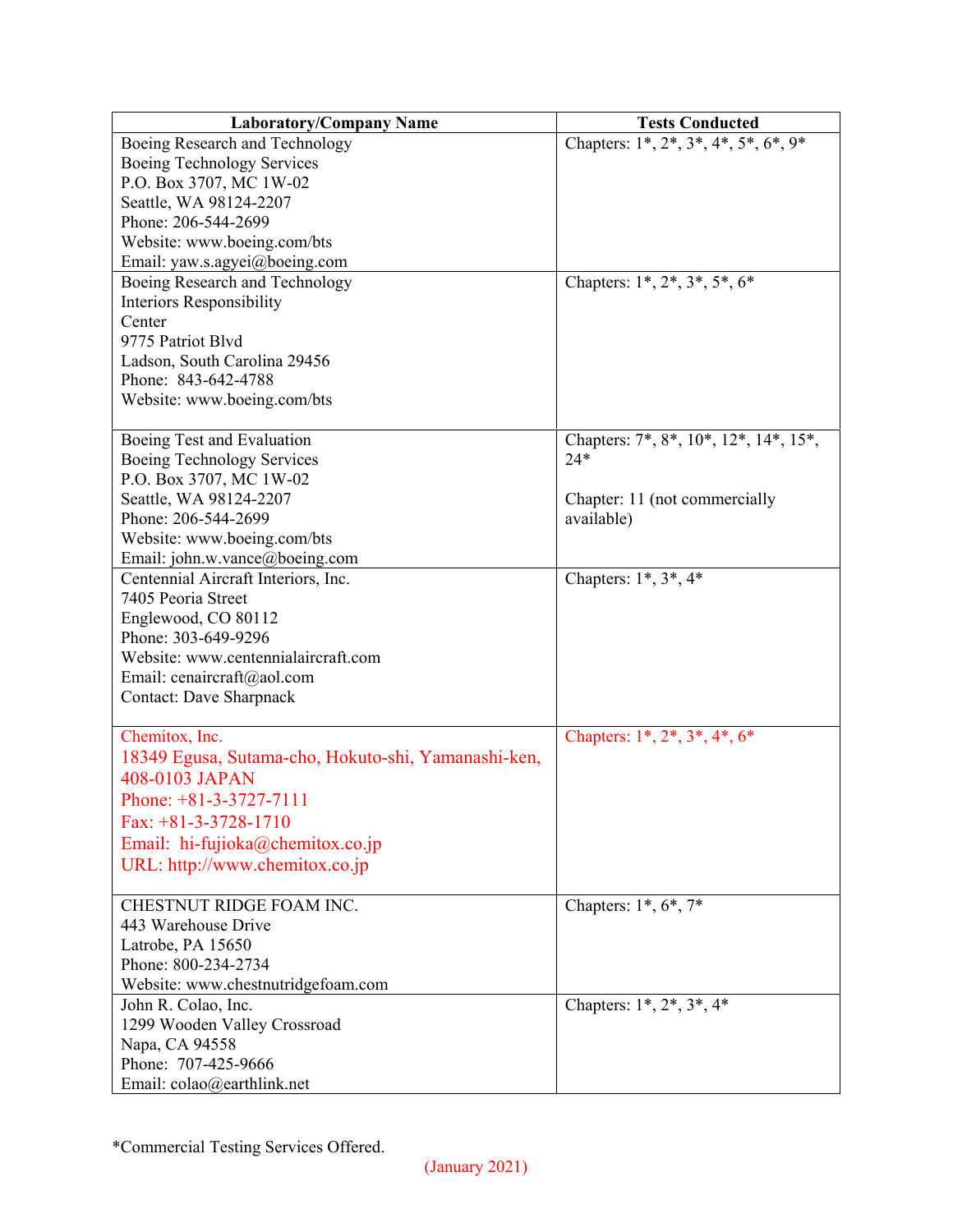| <b>Laboratory/Company Name</b>                    | <b>Tests Conducted</b>                         |
|---------------------------------------------------|------------------------------------------------|
| Collins Aerospace                                 | Chapters: 1, 3, 4, 5, 6, 7 (not offered        |
| 175 Oak Plaza Drive                               | commercially)                                  |
| Winston-Salem, NC 27105                           |                                                |
| Phone: 336-747-5000                               |                                                |
| Website: www.collinsaerospace.com                 |                                                |
| Contact: David Gernhart, Flammability Lab Manager |                                                |
| Email: David.Gernhart@Collins.com                 |                                                |
|                                                   |                                                |
| <b>CREPIM</b>                                     | Chapters: $1^*, 2^*, 3^*, 4^*, 6^*$            |
| Parc de la Porte Nord                             |                                                |
| Rue Christophe Colomb                             |                                                |
| Bruay-La-Buissiere, France, 62700                 |                                                |
| Phone: (33) (0) 3 21 61 64 00                     |                                                |
| Fax: (33) (0) 3 21 61 64 01                       |                                                |
| Website: www.crepim.fr                            |                                                |
| Email: contact@crepim.fr                          |                                                |
|                                                   |                                                |
| CTA, Aeronautical Technologies Center             | Chapters: 1*, 2*, 3*, 4*, 5*, 6*, 7*,          |
| Parque Tecnologico de Alava                       | $8^*$ , $12^*$ $15^*$ , $23^*$                 |
| 01510 Minano, Alava, Spain                        |                                                |
| Phone: (34) 945 296 924                           |                                                |
| Fax: (34) 945 296 923                             |                                                |
| Website: www.ctaero.com                           |                                                |
|                                                   |                                                |
| Currenta GmbH & Co. OHG                           | Chapters: $1^*, 5^*, 6^*$                      |
| Chempark, Geb. B411                               |                                                |
| D-51368 Leverkusen, Germany                       |                                                |
| Phone: (49) 214 30 34416                          |                                                |
| Fax: (49) 214 30 96 34416                         |                                                |
| Website: www.fire-testing.eu                      |                                                |
| Email: brandtechnologie@currenta.de               |                                                |
| <b>CUSTOM SCIENTIFIC INSTRUMENTS INC. - CSI</b>   | Chapters: 1*, 2*, 3*, 4*, 5*, 23*, 24*         |
| <b>Testing Laboratories</b>                       |                                                |
| 1125 Conroy Place                                 |                                                |
| Forks Township                                    |                                                |
| Easton, PA 18040                                  |                                                |
| Phone: 610-923-6500                               |                                                |
| Fax: 610-923-6543                                 |                                                |
| Website: www.CSItestlab.com                       |                                                |
|                                                   |                                                |
| <b>DGA</b> Techniques Aeronautiques               | Chapters: $1^*, 2^*, 3^*, 4^*, 5^*, 6^*, 7^*,$ |
| Centre d'Essais Aeronautiques de Toulouse         | $8^*$ , $12^*$ , $15^*$ , $23^*$ , $24^*$      |
| 47 rue Saint-Jean                                 |                                                |
| BP 93123                                          |                                                |
| 31131 Balma Cedex, France                         |                                                |
| Phone: (33) 5 6257 5050/5428                      |                                                |
| Fax: (33) 5 6257 5032                             |                                                |
|                                                   |                                                |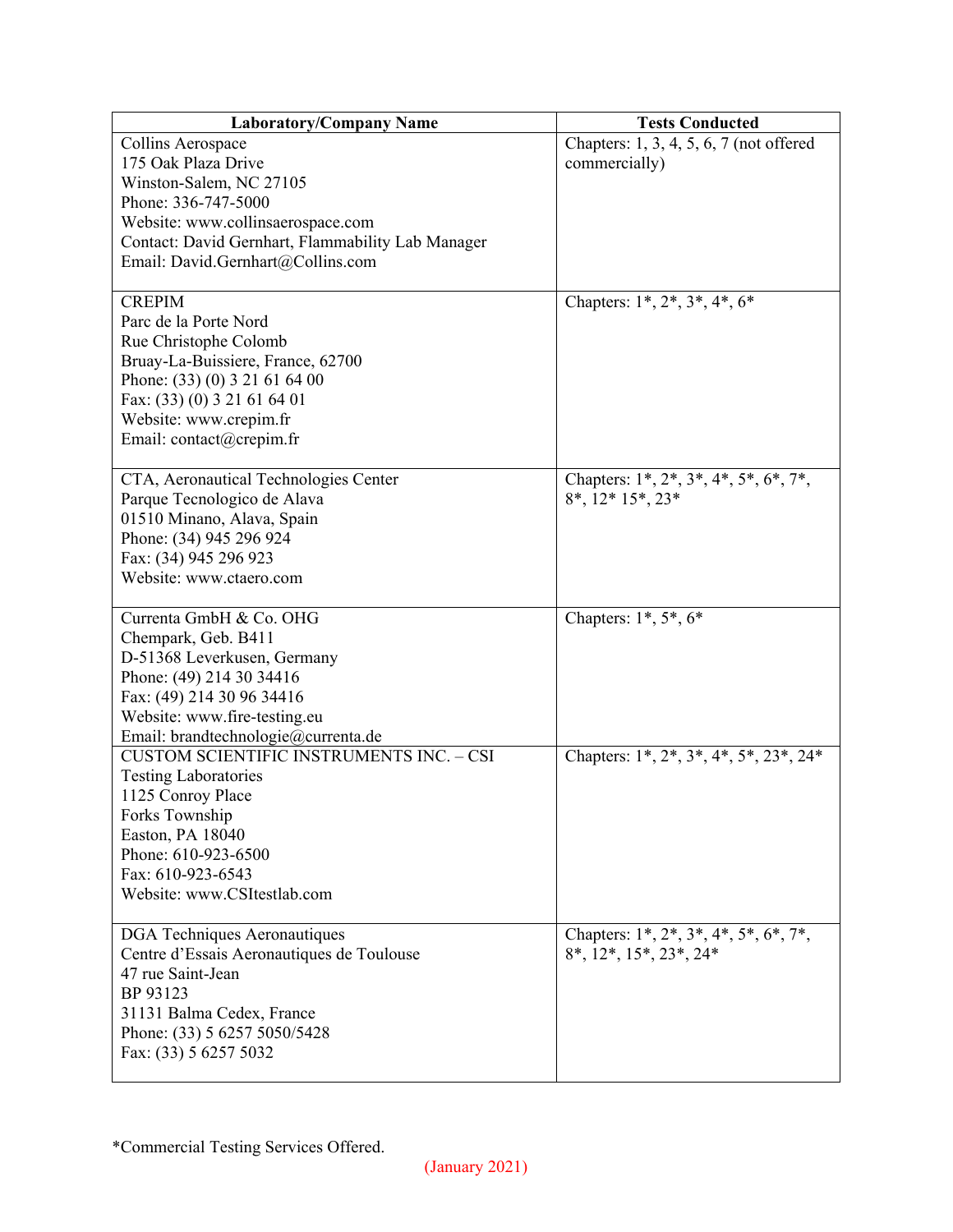| <b>Laboratory/Company Name</b>                         | <b>Tests Conducted</b>                             |
|--------------------------------------------------------|----------------------------------------------------|
| DLR-Material Test Center - Fire Performance            | Chapters: $1^*, 2^*, 3^*, 4^*, 5^*, 6^*, 7^*,$     |
| Eugen-Saenger-Str. 50                                  | $8^*$ , $10^*$ , $11^*$ , $12^*$ , $15^*$ , $19^*$ |
| 29328 Fassberg, Germany                                |                                                    |
| Phone: (49) 551 709 2115                               |                                                    |
| Fax: (49) 551 709 12115                                |                                                    |
| Duncan Aviation, Inc.                                  | Chapters: $1^*, 2^*, 3^*, 4^*, 10^*$               |
| 15745 S. Airport Road                                  |                                                    |
| Battle Creek, MI 49015                                 |                                                    |
| Phone: 269-969-8400                                    |                                                    |
| Fax: 269-968-8273                                      |                                                    |
| Website: www.duncanaviation.com                        |                                                    |
| <b>Element Jupiter</b>                                 | Chapters: 11*, 12*, 13*, 14*                       |
| 15814 Corporate Circle                                 |                                                    |
| Jupiter, FL 33178                                      |                                                    |
| Phone: 561-776-7339                                    |                                                    |
| Fax: 561-776-7344                                      |                                                    |
| Website: www.element.com                               |                                                    |
| <b>Element Los Angeles</b>                             | Chapters: $1^*, 2^*, 3^*, 4^*, 5^*, 6^*, 19^*$     |
| 1857 Business Center Drive                             |                                                    |
| Duarte, CA 91010                                       |                                                    |
| Phone: 818-247-4106                                    |                                                    |
| Fax: 818-247-4537                                      |                                                    |
| Website: https://www.element.com/locations/the-        |                                                    |
| americas/los-angeles                                   |                                                    |
|                                                        |                                                    |
| <b>Element Materials Technology</b>                    | Chapters: $1^*$ , $2^*$ , $3^*$ , $6^*$ , $19^*$   |
| (formerly Exova Canada)                                |                                                    |
| 2395 Speakman Drive                                    |                                                    |
| Mississauga, Ontario, Canada L5K 1B3                   |                                                    |
| Phone: 905-822-4111                                    |                                                    |
| Fax: 905-823-1446                                      |                                                    |
| Website: www.element.com                               |                                                    |
| Email: contact.us@element.com                          |                                                    |
| <b>Element Minneapolis</b><br>9725 Girard Avenue South | Chapters: $1^*, 2^*, 3^*, 4^*, 11^*, 12^*,$        |
| Minneapolis, MN 55431-2621                             | $13^*$ , $14^*$                                    |
| Phone: 1-952-888-7795                                  |                                                    |
| Fax: 952-888-6345                                      |                                                    |
| URL:https://www.element.com/locations/usa/minneapolis  |                                                    |
|                                                        |                                                    |
| <b>Embraer Engineering and Technology Center</b>       | Chapters: $1^*, 2^*, 3^*, 4^*$                     |
| 1400 General Aviation Drive                            |                                                    |
| Melbourne, FL 32935                                    |                                                    |
| Phone: 321-752-8650                                    |                                                    |
| Fax: 321-752-3000                                      |                                                    |
| Email: russell.wilcken@embraer.com                     |                                                    |
| Website: http://embraer.com                            |                                                    |
|                                                        |                                                    |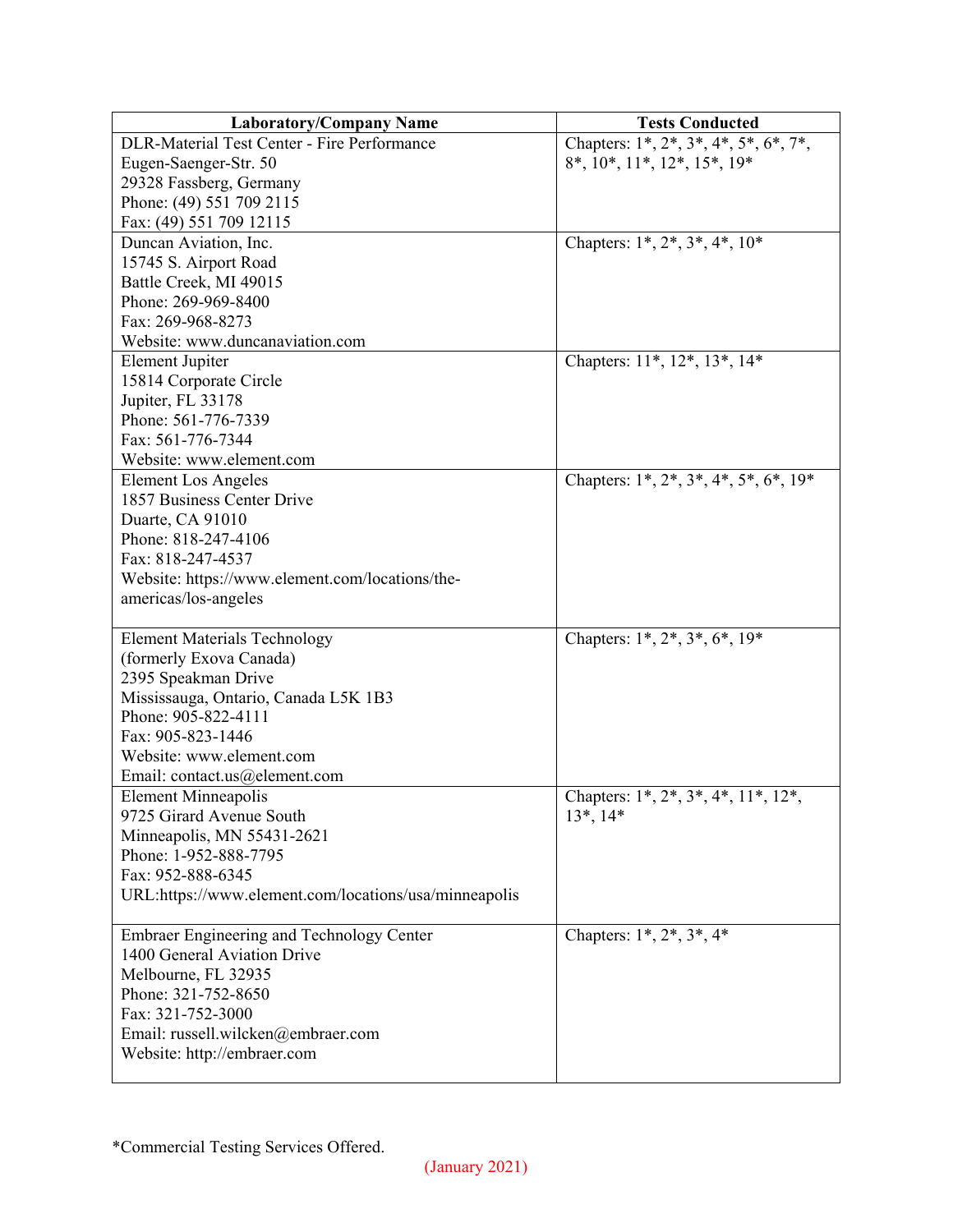| <b>Laboratory/Company Name</b>              | <b>Tests Conducted</b>                    |
|---------------------------------------------|-------------------------------------------|
| <b>Embraer Flammability Laboratory</b>      | Chapters: 1, 2, 3, 4, 5, 6, 7, 8, 10, 11, |
| Av. Brigadeiro Faria Lima, 2170             | 12, 13, 15, 18, 19, 23, 24 (not offered   |
| 12227-901, Sao Jose dos Campos - SP, Brazil | commercially)                             |
| Phone: (55) 12 3927 2049                    |                                           |
| Website: www.embraer.com                    |                                           |
|                                             |                                           |
| F. LIST CANADA CORP.                        | Chapters: $1^*, 2^*, 3^*, 4^*$            |
| 5485 Boulevard des Rossignols               |                                           |
| Laval, Quebec, Canada, H7L 5S7              |                                           |
| Phone: 450-903-1122                         |                                           |
| Email: g.lozano@f-list.at                   |                                           |
| Website: www.f-list.at                      |                                           |
|                                             |                                           |
| <b>F. LIST GMBH</b>                         | Chapters: $1^*, 2^*, 3^*, 4^*$            |
| List-Strasse 1                              |                                           |
| A-2842 Thomasberg, Austria                  |                                           |
| Phone: (43) 264460010                       |                                           |
| Email: SALES@F-LIST.AT                      |                                           |
| Website: www.f-list.at                      |                                           |
|                                             |                                           |
| Flame-Tek, LLC                              | Chapters: 1*, 2*, 3*, 4*, 23*             |
| 1515 North Center Street, Suite #1          |                                           |
| Lonoke, AR 72086                            |                                           |
| Phone: 208-569-6093                         |                                           |
| Website: www.flame-tek.com                  |                                           |
| Email: brad.shelton@flame-tek.com           |                                           |
|                                             |                                           |
| Franklin Products, Inc.                     | Chapter: $1^*$                            |
| 153 Water Street                            |                                           |
| Torrington, CT 06790                        |                                           |
| Phone: 860-482-0266                         |                                           |
| Fax: 860-482-6759                           |                                           |
| Website: www.franklinproducts.net           |                                           |
| Email: jshailer@franklinproducts.net        |                                           |
|                                             |                                           |
| General Plastics Manufacturing Company      | Chapters: 1*, 2*, 3*, 5*, 6*, 7*          |
| 4910 Burlington Way                         |                                           |
| Tacoma, WA 98409                            |                                           |
| Phone: 253-473-5000                         |                                           |
| Website: www.generalplastics.com            |                                           |
| Email: tod maurmann@generalplastics.com     |                                           |
| Greiner aerospace d.o.o.                    | Chapter: $1^*$ , $3^*$                    |
| Goliješnica bb                              |                                           |
| 72230 Žepče, Bosnia and Herzegovina         |                                           |
| Phone: +387 32889 018                       |                                           |
| Fax: +387 32889 017                         |                                           |
| Website: www.greiner-aerospace.com          |                                           |
| Email: office.bih@greiner-aerospace.com     |                                           |
|                                             |                                           |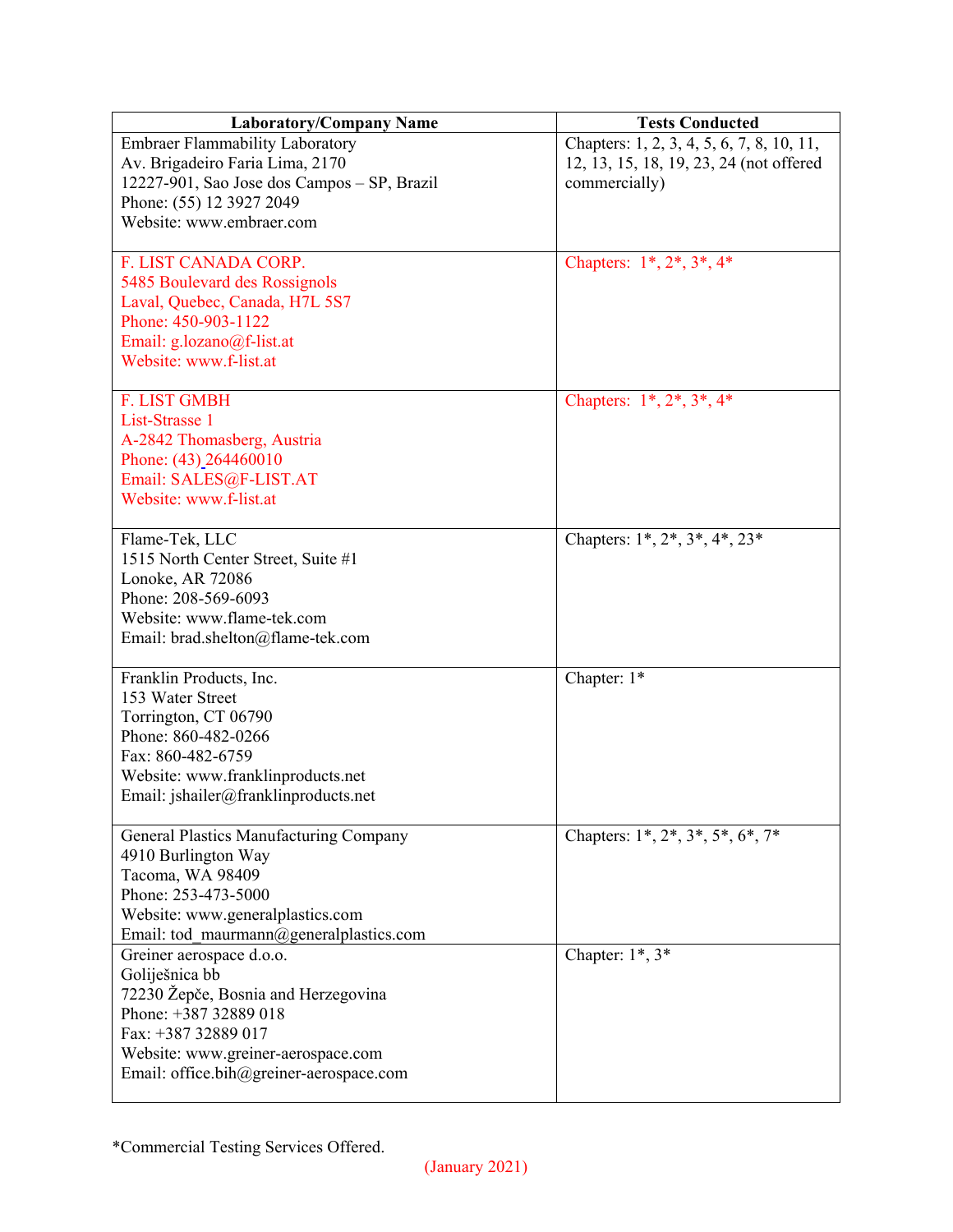| <b>Laboratory/Company Name</b>                         | <b>Tests Conducted</b>                   |
|--------------------------------------------------------|------------------------------------------|
| Greiner aerospace GmbH                                 | Chapter: $1^*$ , $7^*$                   |
| Emesbergstrasse 33                                     |                                          |
| 4643 Pettenbach, Austria                               |                                          |
| Phone: +43 50 541-23222                                |                                          |
| Fax: $+43$ 50 541-23033                                |                                          |
| Email: office.at@greiner-aerospace.com                 |                                          |
| Website: www.greiner-aerospace.com                     |                                          |
| Greiner Aerospace Inc.                                 | Chapter: 1*                              |
| 7621 Pebble Drive, Building 22                         |                                          |
| 76118 Fort Worth, TX, USA                              |                                          |
| Phone: $+18176863100$                                  |                                          |
| Fax: +1 817 686 3199                                   |                                          |
| Website: www.greiner-aerospace.com                     |                                          |
| Email: office.us@greiner-aerospace.com                 |                                          |
| Greiner Aerospace CZ spol s r.o.                       | Chapter: 1*                              |
| Komenského 895                                         |                                          |
| 340 22 Nýrsko, Czech Republic                          |                                          |
| Phone: +420 376 804 120                                |                                          |
| Fax: +420 376 804                                      |                                          |
| Website: www.greiner-aerospace.com                     |                                          |
| Email: office.cz@greiner-aerospace.com                 |                                          |
|                                                        |                                          |
| Greiner Aerospace (Shanghai) Ltd.                      | Chapter: 1*                              |
| Building 13/C2, No. 260, Liancao Rd, Minhang District, |                                          |
| Shanghai 201108, P.R. China                            |                                          |
| Phone: $+862164340300$                                 |                                          |
| Fax: +86 21 6434 5550                                  |                                          |
| Website: www.greiner-aerospace.com                     |                                          |
| Email: office.cn@greiner-aerospace.com                 |                                          |
|                                                        |                                          |
| <b>HAECO</b> Americas Cabin Solutions                  | Chapters: $1^*, 3^*, 4^*, 5^*, 6^*, 7^*$ |
| 5568 Gumtree Road                                      |                                          |
| Winston-Salem, NC 27107                                |                                          |
| Phone: 336-464-0122                                    |                                          |
| Website: www.haeco.aero                                |                                          |
|                                                        |                                          |
| Herb Curry Inc.                                        | Chapters: $1^*, 2^*, 3^*, 5^*, 6^*$      |
| 1701 Leonard Road                                      |                                          |
| P.O. Box 753                                           |                                          |
| Mt. Vernon, IN 47620                                   |                                          |
| Phone: 812-838-6703                                    |                                          |
| Fax: 812-838-6712                                      |                                          |
| HUTCHINSON Fire Tech Center                            | Chapters: 1*, 6*, 23*, 24*               |
| JEHIER SAS - Route de St Lézin                         |                                          |
| 49120 Chemillé-en-Anjou, France                        |                                          |
| Phone: +33 2 41 64 54 00                               |                                          |
| Email: FTC.HutchinsonChemille@hutchinson.com           |                                          |
| Website: www.hutchinson.com                            |                                          |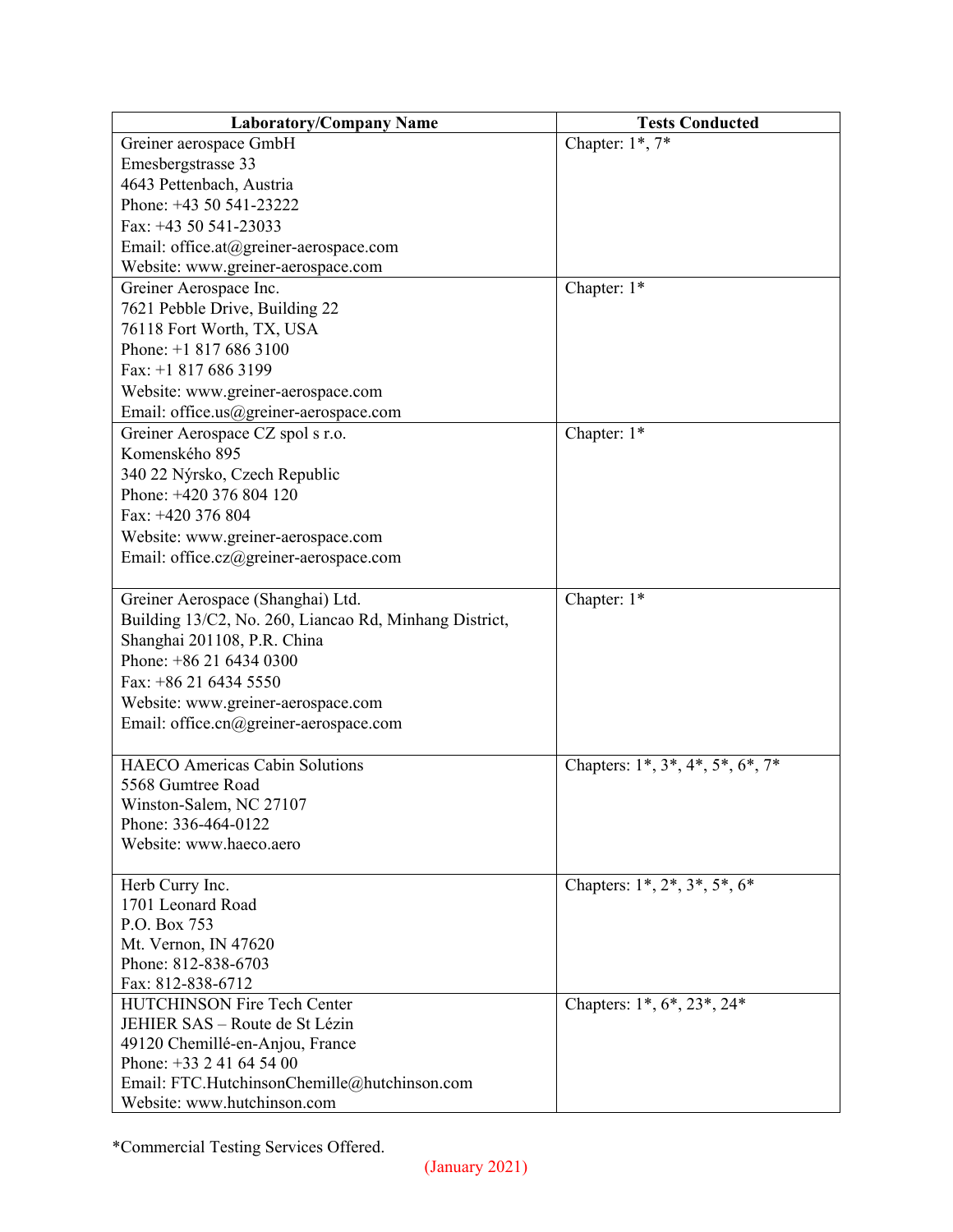| <b>Laboratory/Company Name</b>                    | <b>Tests Conducted</b>                          |
|---------------------------------------------------|-------------------------------------------------|
| <b>INDUSTRIAL NEOTEX S.A.</b>                     | Chapters: 1*, 7*                                |
| C/Forjadores,                                     |                                                 |
| Parcela 17-11 Pol. Ind. Prado del Espino          |                                                 |
| Boadilla del Monte (Madrid), 28660, Spain         |                                                 |
| Phone: (34) 916 324 391                           |                                                 |
| Fax: (34) 916 324 284                             |                                                 |
| Website: www.neotex.com                           |                                                 |
| Email: aha@neotex.com                             |                                                 |
| <b>ISOVOLTA AG</b>                                | Chapters: $1^*$ , $2^*$ , $3^*$ , $5^*$ , $6^*$ |
| 2355 Wiener Neudorf                               |                                                 |
| Austria                                           |                                                 |
| Phone: (43) 5 9595 9305                           |                                                 |
| Fax: (43) 5 9595 79305                            |                                                 |
| Website: www.isovolta.com                         |                                                 |
|                                                   |                                                 |
| Isovolta, Inc.                                    | Chapters: $1^*, 2^*, 5^*, 6^*$                  |
| 495 Territorial Street                            |                                                 |
| P.O. Box 287                                      |                                                 |
| Harrisburg, OR 97446                              |                                                 |
| Phone: 541-995-6395                               |                                                 |
| Fax: 541-995-8425                                 |                                                 |
| Website: www.isovolta-or.us                       |                                                 |
| J3 Aviation Solutions, Inc., d/b/a Blue Flame Lab | Chapters: $1^*, 2^*, 3^*, 4^*, 7^*, 10^*$       |
| 600 PSI Drive, Suite 1                            |                                                 |
| Boca Raton, FL 33431                              |                                                 |
| Phone: 561-226-0105                               |                                                 |
| Mobile: 561-302-6383                              |                                                 |
| Contact: Arun Kapur                               |                                                 |
| Email: arun@akaeroservices.com                    |                                                 |
| Website: www.j3aviationsolutions.com              |                                                 |
|                                                   |                                                 |
| Jamco America, Inc.                               | Chapters: $1^*, 2^*, 3^*, 4^*, 5^*, 6^*, 10^*$  |
| $1018~80$ <sup>th</sup> Street S.W.               |                                                 |
| Everett, WA 98203                                 |                                                 |
| Phone: 425-347-4735                               |                                                 |
| Email: nic tormohlen@jamco-america.com            |                                                 |
| Website: www.jamco-america.com                    |                                                 |
|                                                   |                                                 |
| Jameo Singapore Pte Ltd                           | Chapters: 1*, 2*, 3*, 5*, 6*, 7*, 23*           |
| No. 8 Loyang Lane                                 | (Lab Closed)                                    |
| Singapore 508915                                  |                                                 |
| Phone: (65) 6417 0560                             |                                                 |
| Fax: (65) 6542 0248                               |                                                 |
| Krueger Testing and Consulting                    | Chapters: $1^*, 2^*, 3^*, 4^*, 5^*, 6^*, 23^*$  |
| 14402 E. Goodwin Road                             |                                                 |
| Stanwood, WA 98292                                |                                                 |
| Phone: 360-631-6167                               |                                                 |
| Website: www.kruegerflam.com                      |                                                 |
| Email: keith@kruegerflam.com                      |                                                 |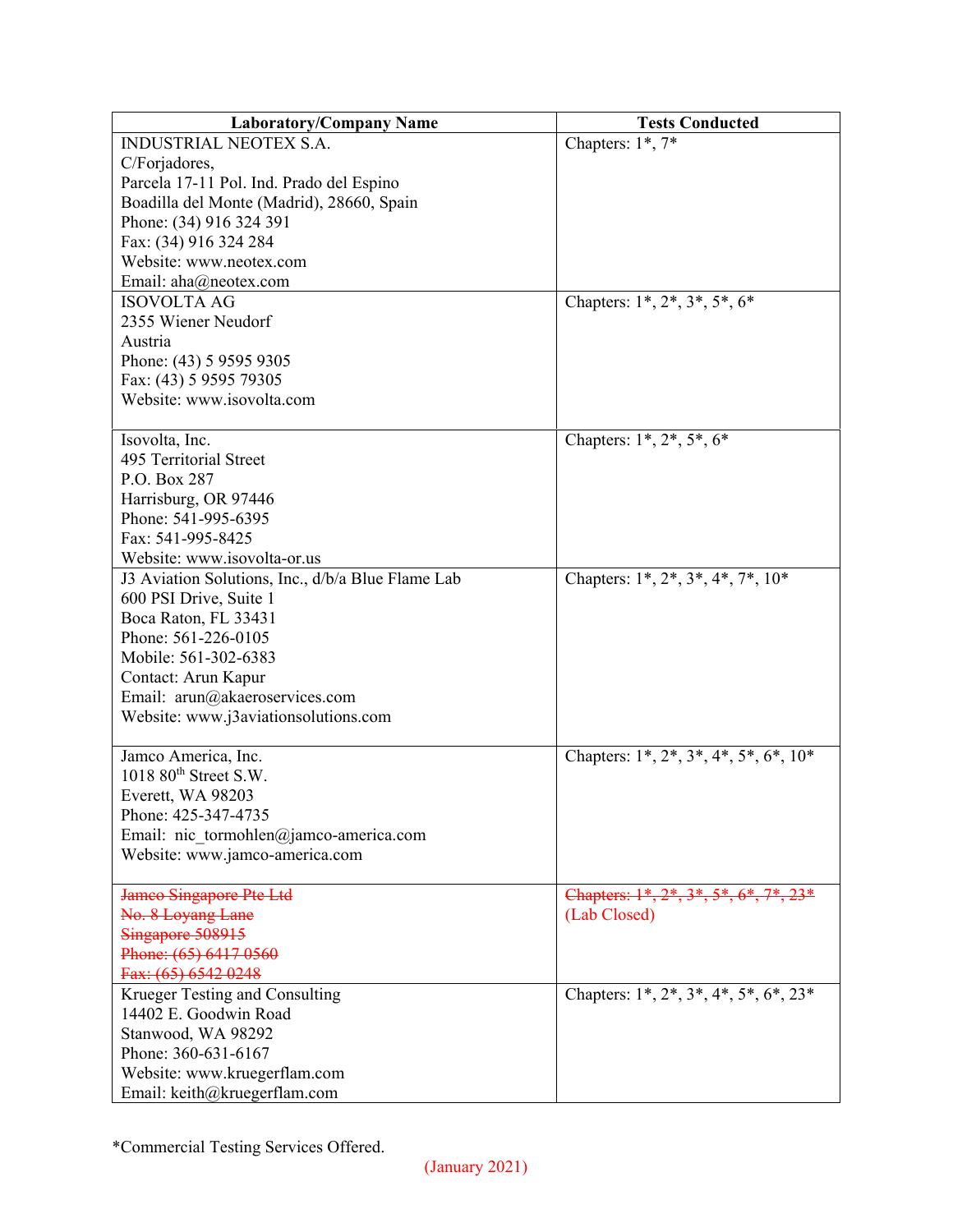| <b>Laboratory/Company Name</b>                                          | <b>Tests Conducted</b>                          |
|-------------------------------------------------------------------------|-------------------------------------------------|
| Lantal Textiles AG                                                      | Chapters: 1*, 2*, 3*, 5*, 6*, 7* 18*            |
| Dorfgasse 5                                                             |                                                 |
| P.O. Box 1330                                                           |                                                 |
| 4900 Langenthal, Switzerland                                            |                                                 |
| Phone: (41) 62 916 71 60                                                |                                                 |
| Website: www.lantal.com                                                 |                                                 |
| Email: sales@lantal.ch                                                  |                                                 |
|                                                                         |                                                 |
| Lee Products Engineering Services, Inc.                                 | Chapters: $1^*, 2^*, 3^*$                       |
| 2946 S. Hydraulic Street                                                |                                                 |
| Wichita, KS 67216                                                       |                                                 |
| Phone: 316-524-4466                                                     |                                                 |
| Fax: 316-524-4455                                                       |                                                 |
| <b>CONTACT:</b> Rob Clossin                                             |                                                 |
| Email: $rclossin@lpsilon.$                                              |                                                 |
| Website: www.lpesionline.com                                            |                                                 |
|                                                                         |                                                 |
| LEFAE (Laboratoire d'essais feu aéronautiques et életriques)            | Chapters: $1^*, 2^*, 3^*, 4^*, 5^*, 6^*, 7^*,$  |
| - Groupe EMITECH                                                        | $8^*, 11^*, 12^*, 13^*, 14^*, 18^*, 20^*, 24^*$ |
| ZI-Stelytec - 2 Allée Isaac Newton                                      |                                                 |
| 42400 Saint-Chamond, France                                             |                                                 |
| Phone: (33) 437 201 917                                                 |                                                 |
| Fax: (33) 477 815 501                                                   |                                                 |
| Website: www.lab-lefae.com                                              |                                                 |
| Email: a.gutierrez@lab-lefae.com                                        |                                                 |
|                                                                         |                                                 |
| Lufthansa Technik AG                                                    | Chapters: $1^*, 2^*, 3^*, 4^*, 5^*, 6^*, 10^*$  |
| <b>Central Laboratory Services</b>                                      | $18*$                                           |
| Materials Flammability Test Center                                      |                                                 |
| HAM T/TQ-M                                                              |                                                 |
| Weg beim Jaeger 193                                                     |                                                 |
| 22335 Hamburg, Germany                                                  |                                                 |
| Phone: (49) 40 5070 2849                                                |                                                 |
| URL: www.Lufthansa-technik.com                                          |                                                 |
| Email: laboratoryservices@lht.dlh.de                                    |                                                 |
|                                                                         |                                                 |
| Northwest Aerospace Technologies, A SAFRAN Company<br>415 Riverside Rd. | Chapters: $1^*, 2^*, 3^*, 4^*, 5^*, 6^*$        |
|                                                                         |                                                 |
| Everett, WA 98201<br>Phone: 425-212-5080                                |                                                 |
|                                                                         |                                                 |
| Email: lori.tatum@safrangroup.com                                       |                                                 |
| PAL Aerospace – Flammability Testing Services                           | Chapters: $1^*, 2^*, 3^*, 4^*$                  |
| 7681 Highway 27, Unit 1, 2 and 3                                        |                                                 |
| Vaughan, Ontario, Canada L4L AM5                                        |                                                 |
| Phone: 905-405-1371                                                     |                                                 |
| Email: PALFlammabilityTS@palaerospace.com                               |                                                 |
| Website: www.palaerospace.com                                           |                                                 |
|                                                                         |                                                 |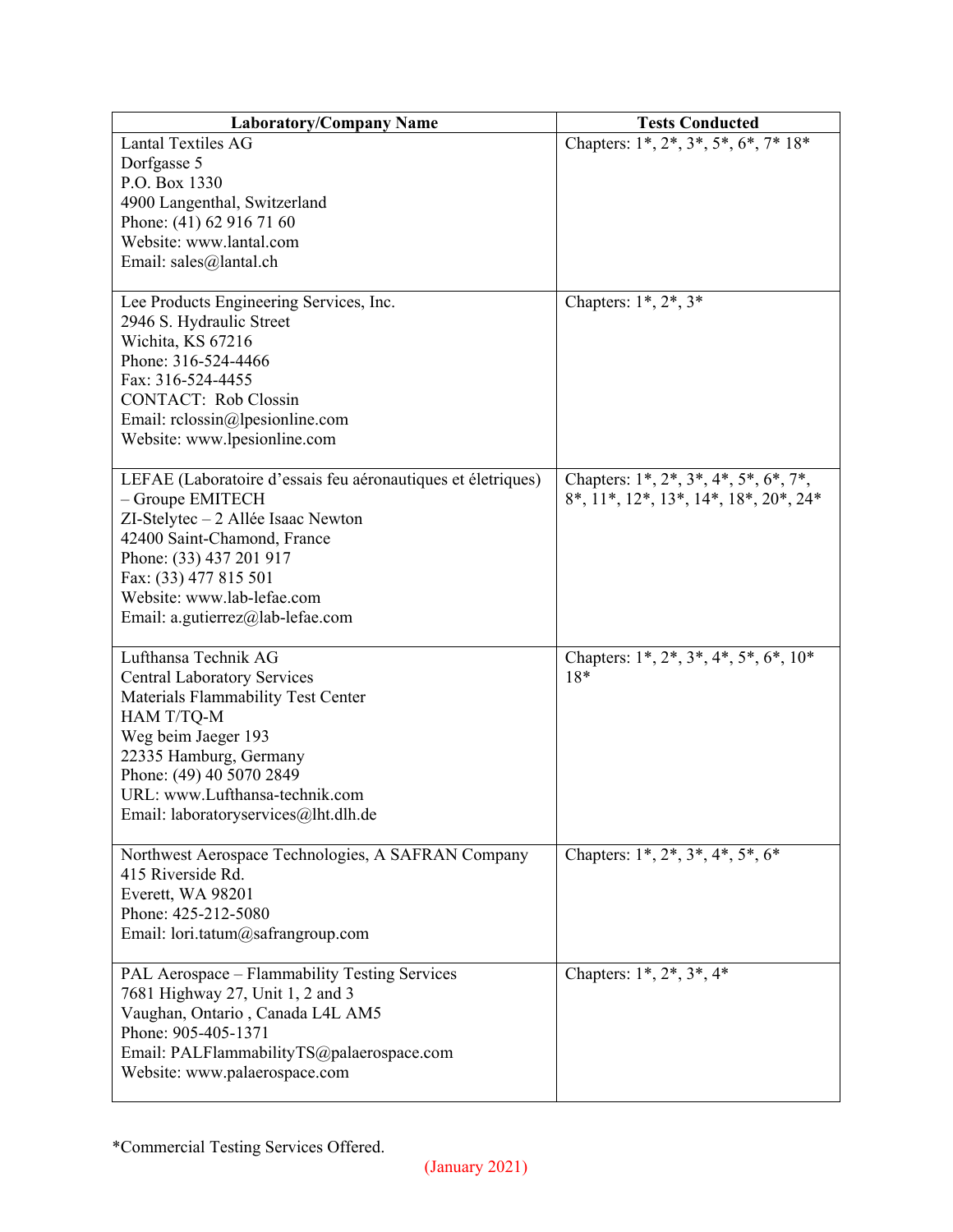| <b>Laboratory/Company Name</b>                           | <b>Tests Conducted</b>                                            |
|----------------------------------------------------------|-------------------------------------------------------------------|
| Parker Hannifin Corporation-Stratoflex Products Division | Chapter: 11 (not offered                                          |
| 2575 West 5 <sup>th</sup> Street                         | commercially)                                                     |
| Jacksonville, FL 32254                                   |                                                                   |
| Phone: 904-389-3400                                      |                                                                   |
| Fax: 904-384-5874                                        |                                                                   |
|                                                          |                                                                   |
| Parker Hannifin Corporation-Stratoflex Products Division | Chapter: 11 (not offered                                          |
| 220 Roberts Cutoff Road                                  | commercially)                                                     |
| Fort Worth, TX 76114                                     |                                                                   |
| Phone: 817-738-6543                                      |                                                                   |
| Fax: 817-738-9920                                        |                                                                   |
|                                                          |                                                                   |
| <b>Resonate Testing Limited</b>                          | Chapters: 1*, 2*, 3*, 4*, 7*, 8*, 11*,                            |
| Unit 1, Bridge Technology Park                           | $12^*, 24^*, 25^*$                                                |
| Carnagat Lane                                            |                                                                   |
| Newry, BT35 8XF, United Kingdom                          |                                                                   |
|                                                          |                                                                   |
| Phone: 44 (0) 2890 736 390                               |                                                                   |
| Website: www.resonatetesting.com                         |                                                                   |
| Email: $info@$ resonatetesting.com                       |                                                                   |
| <b>RESCOLL Technical Centre of Materials</b>             | Chapters: $1^*$ , $2^*$ , $3^*$ , $4^*$ , $5^*$ , $6^*$ , $7^*$ , |
|                                                          | $8^*, 12^*, 23^*$                                                 |
| 8 Allee Geoffroy St, Hilaire                             |                                                                   |
| 33615 Pessac, France                                     |                                                                   |
| Phone: (33) 547 74 69 00                                 |                                                                   |
| Website: www.rescoll.fr                                  |                                                                   |
| Email: rescoll@rescoll.com                               |                                                                   |
| <b>S 7 ENGINEERING LLC</b>                               | Chapters: 1*, 2*, 3*, 4*, 7*                                      |
|                                                          |                                                                   |
| (formerly Sibir Technics LLC)                            |                                                                   |
| <b>Flammability Test Laboratory</b>                      |                                                                   |
| Mozzherin avenue, 12, Ob town                            |                                                                   |
| Novosibirsk region, 633102, Russian Federation           |                                                                   |
| Phone: $+7$ (383) 359-91-47                              |                                                                   |
| Website: www.s7technics.ru                               |                                                                   |
| Email: FTL@s7.ru                                         |                                                                   |
|                                                          |                                                                   |
| SAFRAN Cabin Inc.                                        | Chapters: 1, 2, 3, 4, 6, 10, 19                                   |
| 5701 Bolsa Avenue                                        |                                                                   |
| Huntington Beach, CA, United States                      |                                                                   |
| Phone: 714-934-2722                                      |                                                                   |
| Email: Jessica.Cambron@safrangroup.com                   |                                                                   |
|                                                          |                                                                   |
| SAFRAN Cabin Bellingham, Inc.                            | Chapters: $1^*, 2^*, 3^*, 4^*, 5^*, 6^*$                          |
| 3225 Woburn Street                                       |                                                                   |
| Bellingham, WA 98226                                     |                                                                   |
| Phone: 360-738-2005                                      |                                                                   |
| Fax: 360-715-3999                                        |                                                                   |
|                                                          |                                                                   |
|                                                          |                                                                   |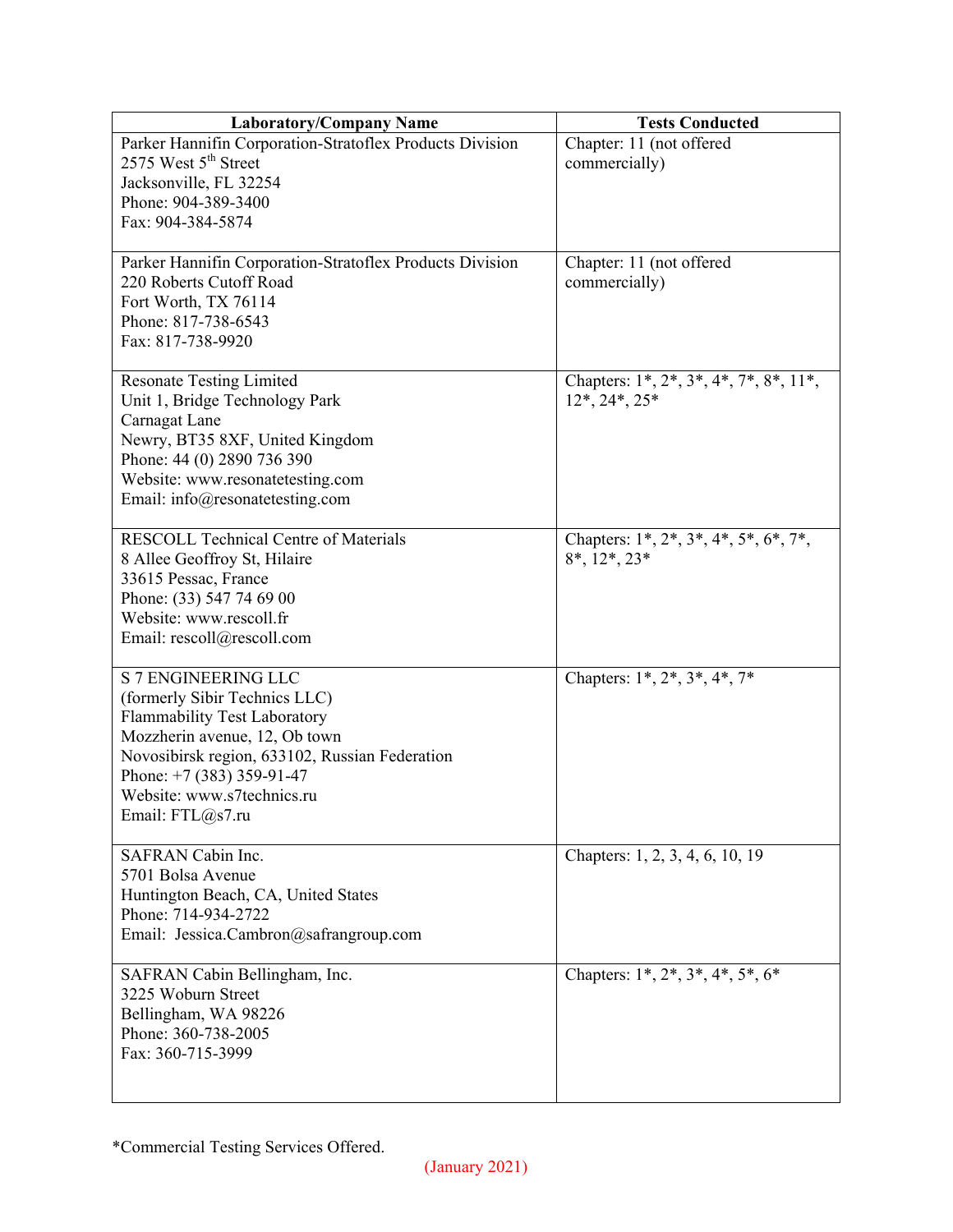| SAFRAN Cabin Germany GmbH - Test Center<br>Chapters: $1^*, 2^*, 3^*, 4^*, 5^*, 6^*, 10^*$<br>(formerly Zodiac Aerospace-Sell GmbH)<br>Dr.-Siegfried-Strasse<br>35745 Herborn, Germany<br>Contact: Heiko Mueller<br>Email: heiko.mueller@safrangroup.com<br>Phone: (49) 2772 707-541<br>Fax: (49) 2772 707-133<br>Website: www.safran-cabin.com<br>Chapters: $1^*, 5^*, 6^*$<br>Schneller Inc. Corporate Office<br>6019 Powdermill Road<br>Kent, OH 44240<br>Phone: 330-676-7156<br>Fax: 330-673-6374<br>Website: www.schneller.com<br>Chapters: $1^*, 5^*, 6^*$<br>SEKISUI KYDEX, LLC<br>6685 Low Street<br>Bloomsburg, PA 17815<br>Phone: 570-387-6997 |
|---------------------------------------------------------------------------------------------------------------------------------------------------------------------------------------------------------------------------------------------------------------------------------------------------------------------------------------------------------------------------------------------------------------------------------------------------------------------------------------------------------------------------------------------------------------------------------------------------------------------------------------------------------|
|                                                                                                                                                                                                                                                                                                                                                                                                                                                                                                                                                                                                                                                         |
|                                                                                                                                                                                                                                                                                                                                                                                                                                                                                                                                                                                                                                                         |
|                                                                                                                                                                                                                                                                                                                                                                                                                                                                                                                                                                                                                                                         |
|                                                                                                                                                                                                                                                                                                                                                                                                                                                                                                                                                                                                                                                         |
|                                                                                                                                                                                                                                                                                                                                                                                                                                                                                                                                                                                                                                                         |
|                                                                                                                                                                                                                                                                                                                                                                                                                                                                                                                                                                                                                                                         |
|                                                                                                                                                                                                                                                                                                                                                                                                                                                                                                                                                                                                                                                         |
|                                                                                                                                                                                                                                                                                                                                                                                                                                                                                                                                                                                                                                                         |
|                                                                                                                                                                                                                                                                                                                                                                                                                                                                                                                                                                                                                                                         |
|                                                                                                                                                                                                                                                                                                                                                                                                                                                                                                                                                                                                                                                         |
|                                                                                                                                                                                                                                                                                                                                                                                                                                                                                                                                                                                                                                                         |
|                                                                                                                                                                                                                                                                                                                                                                                                                                                                                                                                                                                                                                                         |
|                                                                                                                                                                                                                                                                                                                                                                                                                                                                                                                                                                                                                                                         |
|                                                                                                                                                                                                                                                                                                                                                                                                                                                                                                                                                                                                                                                         |
|                                                                                                                                                                                                                                                                                                                                                                                                                                                                                                                                                                                                                                                         |
|                                                                                                                                                                                                                                                                                                                                                                                                                                                                                                                                                                                                                                                         |
|                                                                                                                                                                                                                                                                                                                                                                                                                                                                                                                                                                                                                                                         |
|                                                                                                                                                                                                                                                                                                                                                                                                                                                                                                                                                                                                                                                         |
|                                                                                                                                                                                                                                                                                                                                                                                                                                                                                                                                                                                                                                                         |
|                                                                                                                                                                                                                                                                                                                                                                                                                                                                                                                                                                                                                                                         |
|                                                                                                                                                                                                                                                                                                                                                                                                                                                                                                                                                                                                                                                         |
| Website: www.kydex.com                                                                                                                                                                                                                                                                                                                                                                                                                                                                                                                                                                                                                                  |
| Email: techservice@kydex.com                                                                                                                                                                                                                                                                                                                                                                                                                                                                                                                                                                                                                            |
| Chapters: $1^*, 2^*, 3^*, 4^*, 5^*, 6^*, 7^*,$<br>SGS Govmark Testing Services Inc.                                                                                                                                                                                                                                                                                                                                                                                                                                                                                                                                                                     |
| 96 Allen Boulevard, Suite D<br>8*, 12*, 14*, 15*, 18*, 19*, 23*, 24*,                                                                                                                                                                                                                                                                                                                                                                                                                                                                                                                                                                                   |
| Farmingdale, NY 11735-5626<br>$25*$                                                                                                                                                                                                                                                                                                                                                                                                                                                                                                                                                                                                                     |
| Phone: 631-293-8944                                                                                                                                                                                                                                                                                                                                                                                                                                                                                                                                                                                                                                     |
| Fax: 631-293-8956                                                                                                                                                                                                                                                                                                                                                                                                                                                                                                                                                                                                                                       |
| Website: www.govmark.com                                                                                                                                                                                                                                                                                                                                                                                                                                                                                                                                                                                                                                |
|                                                                                                                                                                                                                                                                                                                                                                                                                                                                                                                                                                                                                                                         |
| Skandia, Inc.<br>Chapters: $1^*, 2^*, 3^*, 4^*, 5^*, 6^*, 7^*,$                                                                                                                                                                                                                                                                                                                                                                                                                                                                                                                                                                                         |
| $9^*, 10^*, 19^*, 23^*$<br>5000 North Highway 251                                                                                                                                                                                                                                                                                                                                                                                                                                                                                                                                                                                                       |
| Davis Junction, IL 61020                                                                                                                                                                                                                                                                                                                                                                                                                                                                                                                                                                                                                                |
| Phone: 815-393-4600                                                                                                                                                                                                                                                                                                                                                                                                                                                                                                                                                                                                                                     |
| Fax: 815-393-3501                                                                                                                                                                                                                                                                                                                                                                                                                                                                                                                                                                                                                                       |
| Website: www.skandia-inc.com                                                                                                                                                                                                                                                                                                                                                                                                                                                                                                                                                                                                                            |
| Chapters: 1*, 7*<br>Starr Aircraft Products, Inc.                                                                                                                                                                                                                                                                                                                                                                                                                                                                                                                                                                                                       |
| 5236 North Hwy 1417                                                                                                                                                                                                                                                                                                                                                                                                                                                                                                                                                                                                                                     |
| Sherman, TX 75092                                                                                                                                                                                                                                                                                                                                                                                                                                                                                                                                                                                                                                       |
| Phone: 903-893-1106                                                                                                                                                                                                                                                                                                                                                                                                                                                                                                                                                                                                                                     |
| Fax: 903-893-0551                                                                                                                                                                                                                                                                                                                                                                                                                                                                                                                                                                                                                                       |
| Website: www.starraircraft.com                                                                                                                                                                                                                                                                                                                                                                                                                                                                                                                                                                                                                          |
| Email: bstrobl@starraircraft.com                                                                                                                                                                                                                                                                                                                                                                                                                                                                                                                                                                                                                        |
| Chapters: 1*, 2*, 3*, 4*, 5*, 6*<br>Tapis Corporation                                                                                                                                                                                                                                                                                                                                                                                                                                                                                                                                                                                                   |
| 1121 Roundtable Drive                                                                                                                                                                                                                                                                                                                                                                                                                                                                                                                                                                                                                                   |
| Dallas, TX 75247                                                                                                                                                                                                                                                                                                                                                                                                                                                                                                                                                                                                                                        |
| Phone: 214-631-9700                                                                                                                                                                                                                                                                                                                                                                                                                                                                                                                                                                                                                                     |
| Website: www.tapiscorp.com                                                                                                                                                                                                                                                                                                                                                                                                                                                                                                                                                                                                                              |
| Email: info@tapiscorp.com or KevinHyde@tapiscorp.com                                                                                                                                                                                                                                                                                                                                                                                                                                                                                                                                                                                                    |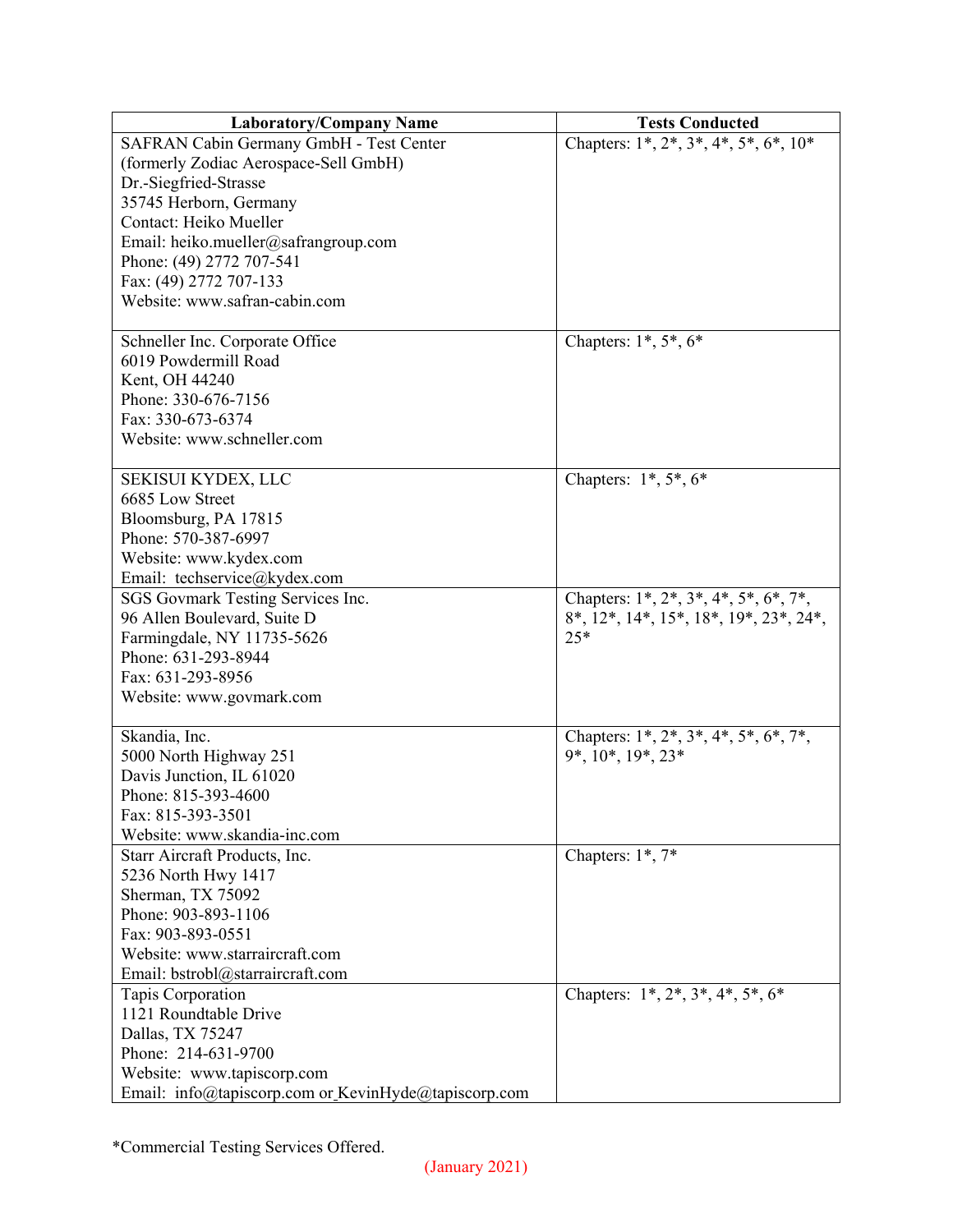| <b>Laboratory/Company Name</b>                        | <b>Tests Conducted</b>                         |
|-------------------------------------------------------|------------------------------------------------|
| Test Center of Civil Aviation Administration of China | Chapters: $1^*, 2^*, 3^*, 4^*, 5^*, 6^*, 7^*,$ |
| (CAAC)                                                | 8*, 10*, 12*, 15*, 18*, 19*, 23*, 24*          |
| No. 765, Tengfei Rd, Southwest Airport Economic       |                                                |
| Development Zone,                                     |                                                |
| Chengdu, Sichuan, P.R. China 610041                   |                                                |
| Phone: 0086-28-64456066, or 0086-28-64456022          |                                                |
| Fax: 0086-28-64456010                                 |                                                |
| Website: www.fccc.org.cn                              |                                                |
|                                                       |                                                |
| Testcorp                                              | Chapters: $1^*, 2^*, 3^*, 4^*, 5^*, 6^*, 23^*$ |
| 24662 Rhea Drive                                      |                                                |
| Mission Viejo, CA 92691                               |                                                |
| Phone: 949-859-3569                                   |                                                |
| Website: www.testcorp.net                             |                                                |
| Email: jnauman@testcorp.net or mnauman@testcorp.net   |                                                |
| Triumph Composite Systems, Inc.                       | Chapters: 1*, 2*, 23*                          |
| 1514 S. Flint Road                                    |                                                |
| Spokane, WA 99219                                     |                                                |
| Phone: 509-623-8100                                   |                                                |
| Fax: 509-623-8099                                     |                                                |
| Website: www.triumphgroup.com                         |                                                |
| University of Cincinnati, Fire Test Center            | Chapters: 11, 12                               |
| 5997 Center Hill Avenue, Building A                   | (not offered commercially)                     |
| Cincinnati, OH 45224                                  |                                                |
| Phone: 513-641-3041 / 513-556-5743                    |                                                |
| Fax: 513-556-5038                                     |                                                |
| Email: firetest@uc.edu                                |                                                |
| Website: http://cfrl.uc.edu/ftc-index.html            |                                                |
| Vauth Aviation Components GmbH & Co. KG               | Chapters: $1^*, 2^*, 3^*, 4^*, 6^*, 7^*$       |
| Hembser Str. 1                                        |                                                |
| 33034 Brakel, Germany                                 |                                                |
| Phone: (49) 5272 3713-0                               |                                                |
| Fax (49) 5272 6671                                    |                                                |
| Website: www.vauth-aviation.de                        |                                                |
| E-Mail: info@vauth-aviation.de                        |                                                |
| Warringtonfire Frankfurt GmbH                         | Chapters: $1^*, 2^*, 3^*, 4^*, 6^*, 7^*$       |
| (formerly Exova GmbH)                                 |                                                |
| Industriepark Hoechst, Building C 369                 |                                                |
| Frankfurt am Main, 65926                              |                                                |
| Germany                                               |                                                |
| Phone: (49) 6950 6089 445                             |                                                |
| Fax: (49) 6950 6086 43                                |                                                |
| Contact: Domenic Kautz                                |                                                |
| Email: domenic.kautz@warringtonfire.com /             |                                                |
| (49) 6950 6089 420                                    |                                                |
| Website: www.warringtonfire.com                       |                                                |
|                                                       |                                                |